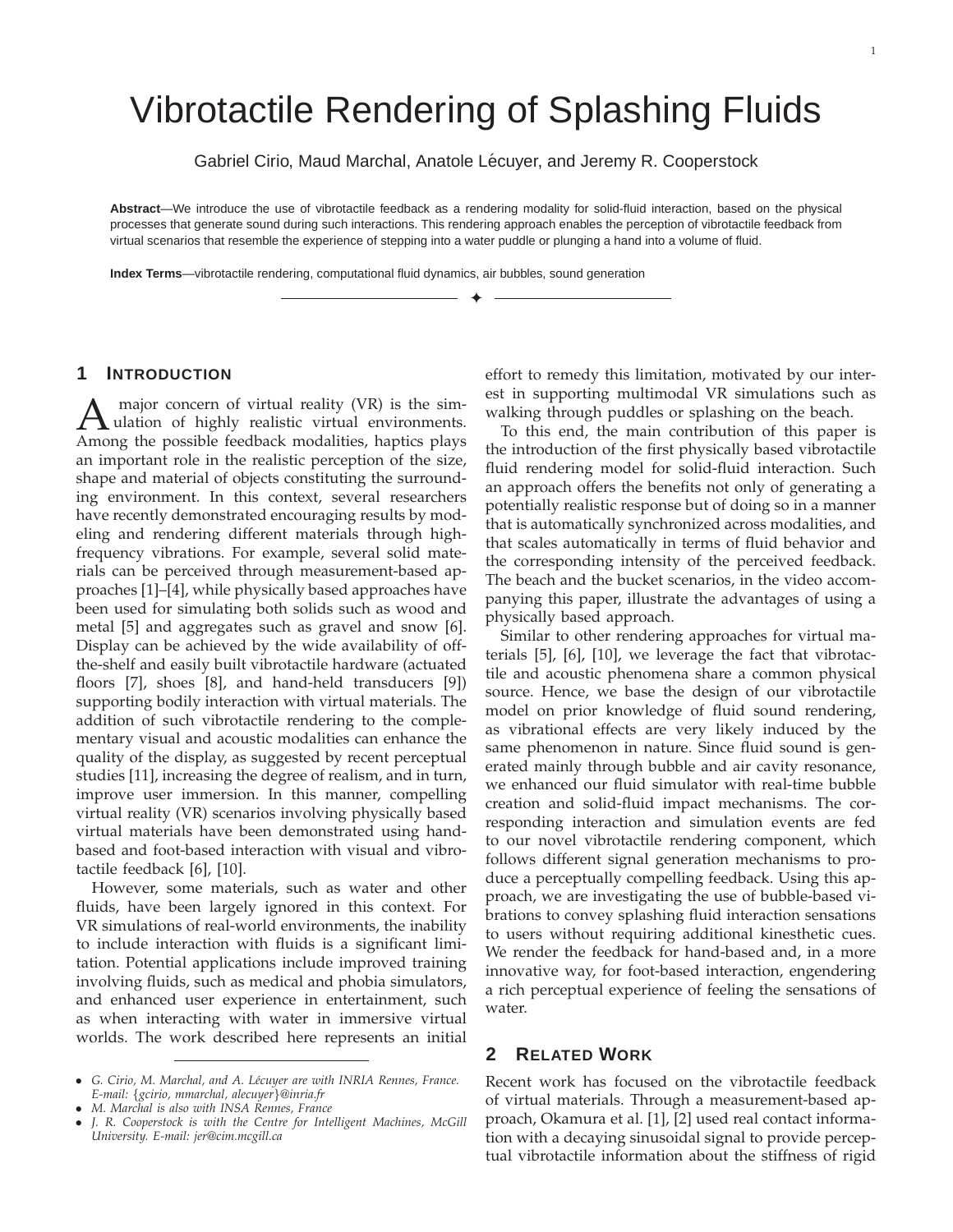materials such as rubber, wood and aluminium. Kuchenbecker et al. [3] improved this approach by adapting the signal to the dynamic response of the device using an inverted system model of the display. Romano and Kuchenbecker [4] synthesized a wider range of solid materials by reconstructing a signal from recorded samples stored as frequency-domain models for an efficient signal prediction based on speed and force inputs. All physically based approaches, however, rely on the principle of using a common model to generate acoustic and vibrotactile feedback, due to the common physical source of both phenomena in an interaction context. Visell et al. [6] use an aggregate model to simulate snow, gravel and sand, which is rendered through tiles equipped with vibrotactile transducers. Using the same devices, a fracture model is used to simulate the cracking ice of a frozen pond [10]. Papetti et al. [8] use various acoustic models from the Sound Design Toolkit [12] to generate the vibrations of crumpling materials. The signals are displayed through custom shoes equipped with loudspeakers and haptic actuators. Nordahl et al. [5] developed a similar approach with rigid, friction and aggregate models. They conducted a material recognition experiment, showing that some material properties could be conveyed through haptic rendering alone.

Following these aforementioned approaches for ground material rendering, we aim at leveraging real-time fluid sound synthesis algorithms to generate the relevant vibrotactile feedback. Those techniques that are physically based rely on the oscillation of air bubbles trapped inside the fluid volume [13] to produce sound. The first bubble sound synthesis technique was proposed in Van den Doel's seminal work [14] where, based on Minnaert formula [15], he provides a simple algorithm to synthesize bubble sounds based on a few parameters. However, the synthesis was not coupled to a fluid simulation. This coupling is achieved by Drioli et al. [16] through an ad-hoc model for the filling of a glass of water, based on the height of the fluid inside the glass and on collision events. Moss et al. [17] propose a simplified, physically inspired model for bubble creation, designed specifically for real-time applications. It uses the fluid surface curvature and velocity as parameters for bubble creation and a stochastic model for bubble sound synthesis based on Van den Doel's work [14]. However, the model is designed for a shallow water simulator, which greatly reduces interaction possibilities by allowing only surface waves, precluding splashes and object penetration.

Inspired by the physically based fluid sound synthesis work of Moss et al. [17], and utilizing a particlebased fluid model [18], we develop an efficient bubble generation technique (Section 4) and introduce a novel vibrotactile model (Section 5).

# **3 OVERVIEW OF THE APPROACH**

Human sensitivity to vibrotactile stimuli ranges approximately from approximately 10 to 1000 Hz, with Meissner's (tactile) corpuscles being dominant at lower frequencies, most sensitive around 50 Hz, and the much larger FA II (Pacinian) receptors sensitive to frequencies between 40 and 1000 Hz, optimally sensitive around 250 Hz [19], [20], whereas the human audible range of frequencies extends from 20 Hz to 20 kHz.

When an object vibrates, vibrations travel through the surrounding medium (solid, liquid or gas) to reach the subject's ears and tactile mechanoreceptors. We motivate our vibrotactile approach, based on sound generation mechanisms, on the fact that both acoustic and tactile feedback vibrations share a common physical source.

By comparing film frames with the air-borne generated sound, Richardson [13] provides an explanation for the process of a projectile impacting and entering a fluid volume. The impact produces a "slap" and projects droplets, while the object penetration creates a cavity that is filled with air. The cavity is then sealed at the surface, creating an air bubble that vibrates due to pressure changes. Smaller bubbles can spawn from the fragmentation of the main cavity, as well as from the movement of the fluid-air interface, such as when the droplets return to the fluid volume.

Our vibrotactile model is therefore divided in three components, following the physical processes that generate sound during solid-fluid interaction [13], [21]: (1) the initial high frequency impact, (2) the small bubble harmonics, and (3) the main cavity oscillation. As a consequence, it is highly dependent on the efficient generation and simulation of air bubbles within the fluid. Hence, a real-time fluid simulator enhanced with bubble synthesis is required on the physical simulation side.

Figure 1 provides an overview of our approach. The physical simulator automatically detects the solid-fluid impacts and the creation of air bubbles caused by interaction between a solid (such as a foot, hand, or object) and the fluid volume. For each of these events, it sends the corresponding message to the vibrotactile model, which synthesizes a vibrotactile signal according to the simulation parameters. The signal is then output through a specific vibrotactile device, such as an actuated tile for foot-fluid interaction or a hand-held vibrator for handfluid interaction. This enables rich body-fluid interactions with vibrotactile and multi-modal cues (Sections 6 and 7), resulting in positive user feedback (Section 8).

# **4 FLUID SIMULATION WITH BUBBLES**

The first building block of our approach is the fluid volume itself: we require a physically based real-time fluid simulation. Among existing fluid simulation techniques, the Smoothed-Particle Hydrodynamics (SPH) [18] model fulfills our requirements well, since the resulting fluid is unbounded, fast to compute and preserves small-scale details such as droplets. The simulated media, in this case fluid, is discretized into a set of particles carrying different physical attributes, such as mass and viscosity. SPH interpolates an attribute  $Q_i$  at any position x in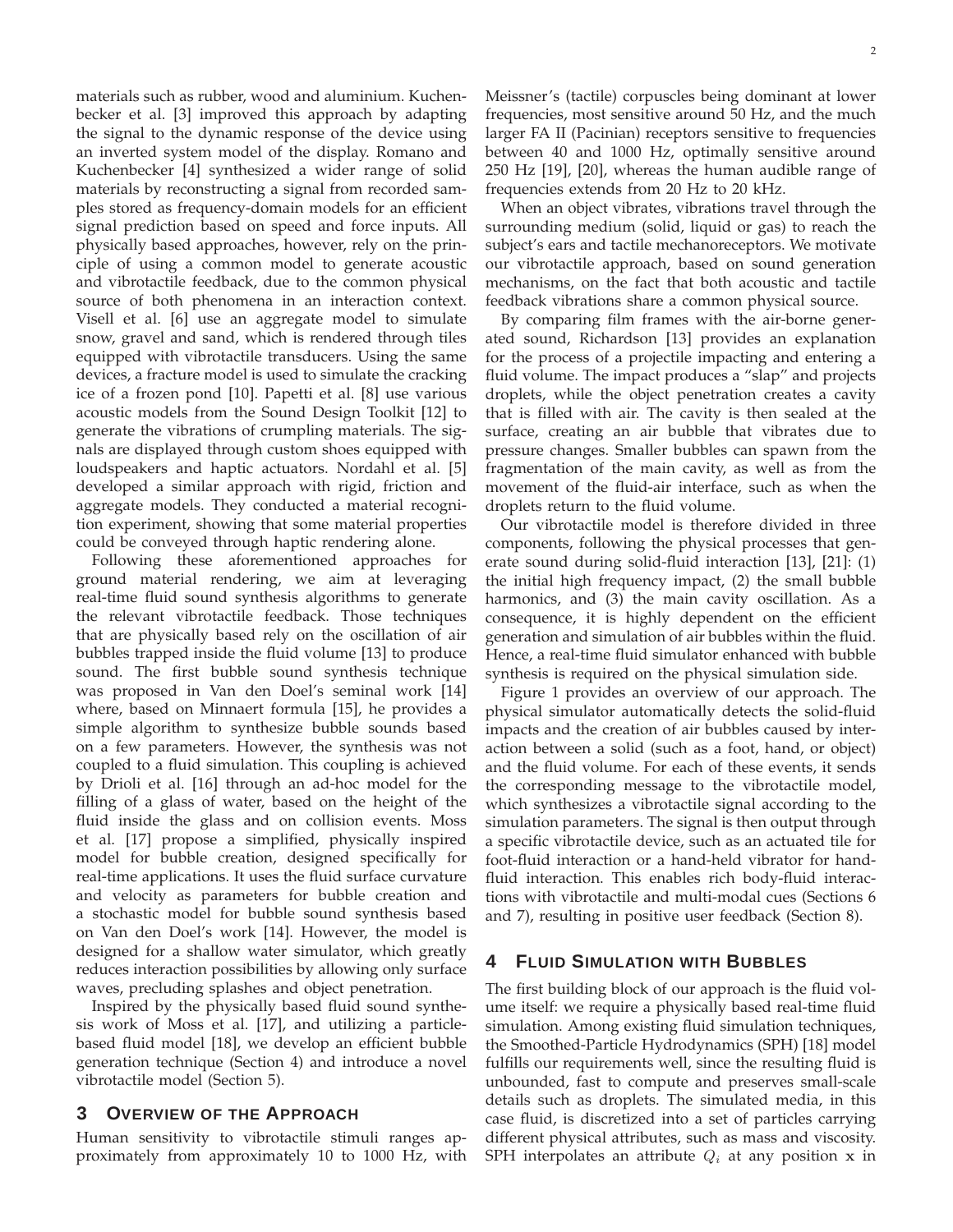

Fig. 1. Overview of our approach: the physical simulation computes the different parameters that are fed to the 3-step vibrotactile model, producing the signal sent to the various vibrotactile displays (Top: actuated tile [7]. Bottom: hand-held vibrator [9]).

space from attributes  $Q_i$  sampled at neighboring particle locations  $x_j$  as

$$
Q_i = \sum_j Q_j V_j W(\mathbf{x} - \mathbf{x}_j, h) , \qquad (1)
$$

where  $V_j$  is the volume of particle j, and W is the smoothing kernel of support  $h$ , where particles beyond h are not taken into account.

The motion of fluids is driven by the Navier-Stokes equations. Using the implementation of these equations in the SPH model [22], pressure and viscosity forces are computed at each time step. Rigid bodies are simulated as a constrained set of particles. For further details, we refer the reader to references [23] and [22].

As previously explained, to achieve vibrotactile interaction with fluids we need to simulate the bubbles inside the fluid. Since we are concerned only with bubble creation events resulting to the synthesis of bubble sounds, a bubble has a very short life span within our model, and it can be seen more as an event than as the actual simulation of a pocket of air, i.e., a bubble "vibrates" only when it spawns. However, even though we are interested in only the creation event and not the bubble itself, we need SPH "bubble" particles and a set of rules to detect the events in a physically based manner and to avoid triggering the same event multiple times. Hence, we adopt an existing SPH bubble synthesis algorithm [24] to obtain an efficient bubble creation and deletion mechanism. Since only bubble creation plays an important role, we simplify the original approach by doing only one-way fluid-bubble coupling and using a new set of bubble deletion rules, reducing the complexity, and in turn, the computation time, of the mechanism. Implementing the original aproach would not have a significant impact on the resulting vibrotactile feedback.

A bubble is spawned when a volume of fluid entraps a volume of air. In order to detect this phenomenon within the SPH simulation, we compute an implicit color field  $c^p$  as in the method of Muller et al. [24]. This color field quantifies the presence of matter (fluid, rigid and bubble particles) around any position in space, while its gradient  $\nabla c^p$  estimates in which direction the surrounding matter is mainly located. At each timestep, we compute  $\nabla c^p$  at each fluid particle position with:

$$
\nabla c_i^p(\mathbf{x}_i) = \sum_j V_j \nabla W(\mathbf{x}_i - \mathbf{x}_j, h) . \tag{2}
$$

A fluid particle  $i$  triggers a bubble creation if the following conditions are fulfilled:

- the vertical component of  $\nabla c_i^p$  is positive: the fluid particle has most of its surrounding matter above it, creating a pocket of air under it.
- the magnitude of the velocity of the particle is above a threshold: still or slow moving fluid particles do not generate bubbles.

A bubble is destroyed when it is not entrapped by fluid or held by a rigid body anymore. Since we use bubbles only for triggering events, a bubble is also destroyed if it is alone in the surrounding media. To this end, we compute a new implicit color field,  $c<sup>b</sup>$ , which considers only bubble particles, thus quantifying the presence of bubbles around a point in space. A bubble  $i$ is destroyed if one of the following conditions is fulfilled:

- the color field  $c_i^b$  is null: the particle is alone inside the media.
- the vertical component of  $\nabla c_i^p$ , estimating the direction of the surrounding matter, is negative: the bubble particle has most of its surrounding particles under it, and the air cannot be trapped anymore.

# **5 VIBROTACTILE MODEL**

Our vibrotactile model receives the events from the physical simulation. It can then synthesise a signal through three different components: the initial high frequency impact, the small bubble harmonics, and the main cavity oscillation, as illustrated in Figure 1.

## **5.1 Initial Impact**

During rigid body impacts on a fluid surface, Richardson [13] observed a damped high-frequency and low amplitude sound immediately after the impact, later explained as a guided acoustic shock [25]. To the best of our knowledge, no model provides the equations for air pressure oscillations due to a rigid body impact on a fluid surface. Previous work has been able to model the phenomenon to some extent, only for very simple shapes and specific penetration cases [26]. Nevertheless, the short duration of the impact does not justify a computationally expensive implementation. Hence, similar to previous work [16] [27], we use a resonant filter and follow a physically inspired approach exploiting the short and burst-like nature of the vibration.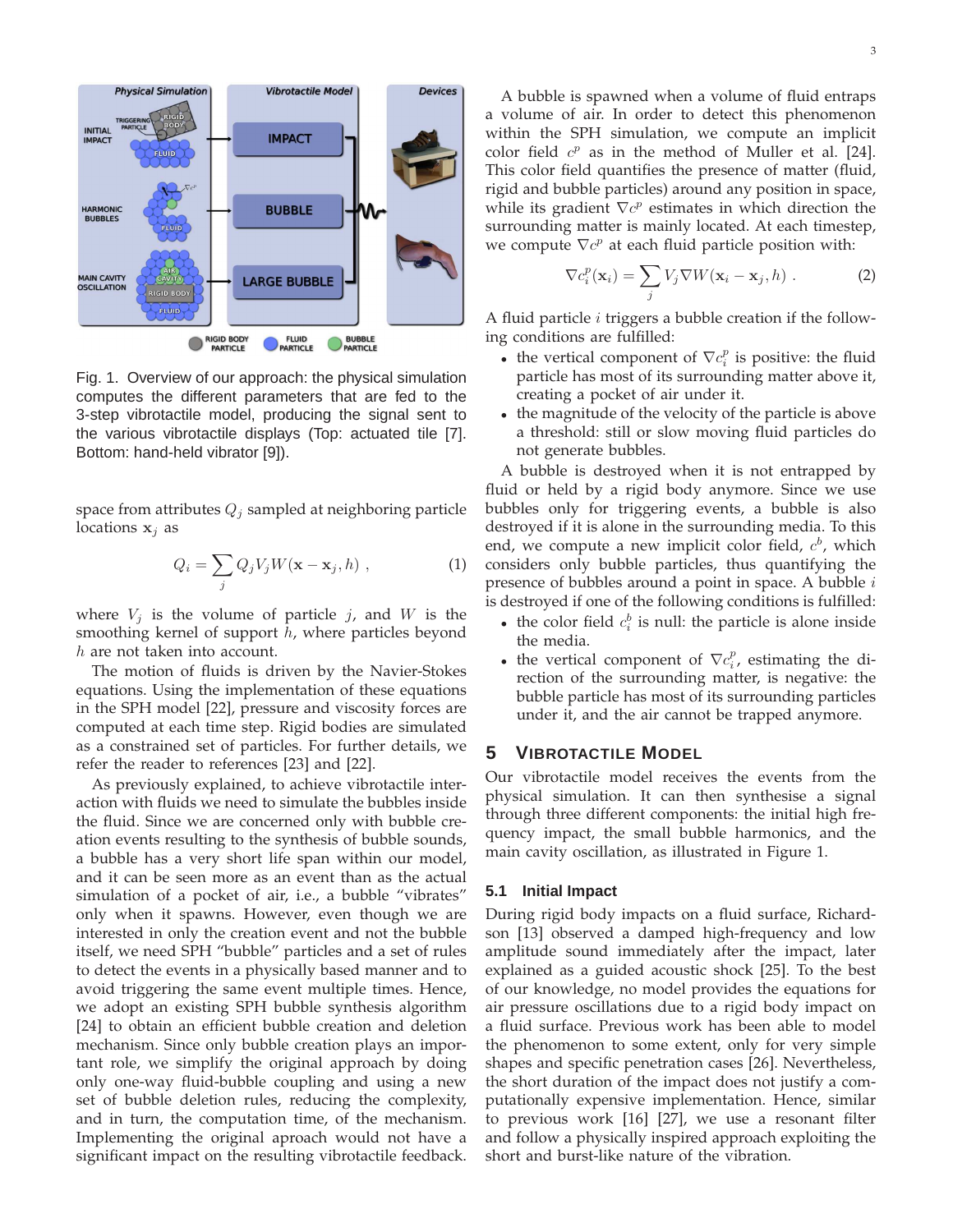#### 5.1.1 Synthesis

The impact signal is synthesized in a three step approach. A burst of white noise is first generated, spanning the vibrotactile frequency range with a given base amplitude A. The signal is then fed to a simple envelope generator to modulate its amplitude. The signal rises exponentially during an attack time  $t_a$ , from nil to the original amplitude A, followed by an exponential decay of release time  $t_r$ , mimicking the creation and attenuation of the short and highly damped impact. Last, the modulated signal excites an elementary resonator. A second-order resonant filter is used, creating a resonance peak around a central frequency  $w_0$ . The impact signal is therefore approximated as a resonating burst of white noise, with parameters to control its amplitude  $(A)$ , duration  $(t_a, t_r)$  and central frequency  $(w_0)$ .

#### 5.1.2 Control

An impact event is triggered when the distance between a rigid body particle and a fluid particle is below the smoothing radius. Since only the particles at the surface of the rigid body have to be taken into account to avoid false triggers, a new implicit color field  $c<sup>r</sup>$  is computed considering only rigid body particles: particles belonging to the lowest level sets of  $c<sup>r</sup>$  belong to the surface. Richardson [13] observed that, in general, the intensity of the impact sound between a rigid body and a fluid is proportional to  $v^3$ , where v is the speed of the body at the moment of impact. Hence, after detecting an impact, we can synthesize an impact signal of amplitude A proportional to  $v^3$ . Perceptually convincing duration and central frequency values were obtained through preliminary testing of a wide range of values. Once set, they remain unchanged for all impacts.

#### **5.2 Harmonic Bubbles**

Small bubbles are generated by small pockets of air trapped under the water surface. Splashes and underwater cavity fragmentation are two causes for small bubble generation. By approximating all bubbles as spherical bubbles and relying on our SPH simulation enhanced with bubble generation, we can easily synthesize and control this component of the model.

## 5.2.1 Synthesis

Following the physically based approach of van den Doel [14] and modeling the spherical bubble as a damped harmonic oscillator, the pressure wave  $p(t)$  of an oscillating spherical bubble is given by

$$
p(t) = A_0 \sin(2\pi t f(t))e^{-dt}, \qquad (3)
$$

 $A_0$  being the initial amplitude (in meters),  $f(t)$  the resonance frequency (in hertz) and  $d$  a damping factor  $(in s<sup>-1</sup>).$ 

Minnaert's formula [15] approximates the resonance frequency  $f_0$  (in hertz) of a spherical bubble in an infinite volume of water by  $f_0 \cdot r \approx 3$  Hz·m, where r is the bubble radius (in meters). In order to account for the rising in pitch due to the rising of the bubble towards the surface, Van den Doel [14] introduces a time dependent component in the expression of the resonant frequency:  $f(t) = f_0 \cdot (1 + \xi \cdot d \cdot t)$ , with the dimensionless constant  $\xi =$ 0.1 found experimentally. Taking into account viscous, radiative and thermal damping, the damping factor  $d$  is set to  $d = 0.13 \text{ m} \cdot \text{s}^{-1} / r + 0.0072 \text{ m}^{3/2} \cdot \text{s}^{-1} r^{-3/2}$ . As for the initial amplitude  $A_0$ , previous work [28] suggests, after empirical observations, that  $A_0 = \epsilon r$  with  $\epsilon \in [0.01; 0.1]$ as a tunable initial excitation parameter. For a detailed explanation of the different hypotheses and equations, we refer the reader to [17] and [14].

## 5.2.2 Control

Our bubble vibration synthesis algorithm allows the generation of bubble sounds based on two input parameters: the bubble radius  $r$  and the initial excitation parameter  $\epsilon$ . Using our SPH simulation, we couple the vibration synthesis with bubble creation events and automatically select the aforementioned parameters. To simulate the fluid and the bubbles at a scale where the particle radius matches the smallest bubble radius that generates a perceivable vibration (3 mm for a frequency of 1 kHz), we would require approximately four million particles for a cubic meter of fluid. In this case, the computation time would be one order of magnitude greater than current state-of-the art GPU simulations [23]. Since we cannot directly link the particle radius to the resonating bubble radius, we adopt the physically inspired approach of Moss et al. [17] to determine the parameters: power laws are used for the distributions of both  $r$  and  $\epsilon$ , for which details are provided in the reference [17]. When a bubble is created, these values are computed and sent to the signal synthesis algorithm.

#### **5.3 Main Cavity Oscillation**

The main cavity is a single bubble with large radius that produces a characteristic low-frequency bubble-like sound. We can thus rely on our harmonic bubble synthesis and control algorithms for this third component of our vibrotactile model.

## 5.3.1 Synthesis

As for the harmonic bubble component (Section 5.2.1), we use Equation 3 to synthesize the vibration produced by the oscillation of the main cavity. Since we will be using larger values for  $r$ , the resulting vibration will be of a much lower frequency, coherent with what we hear in real life.  $\epsilon$  is set to 0.1 since no variability is desired.

## 5.3.2 Control

In order to detect the formation and collapsing of the main cavity during object penetration, we track the grouping of individual bubbles within our SPH simulation. Bubbles are spawned and stay alive when a cavity begins its closing and collapsing process, until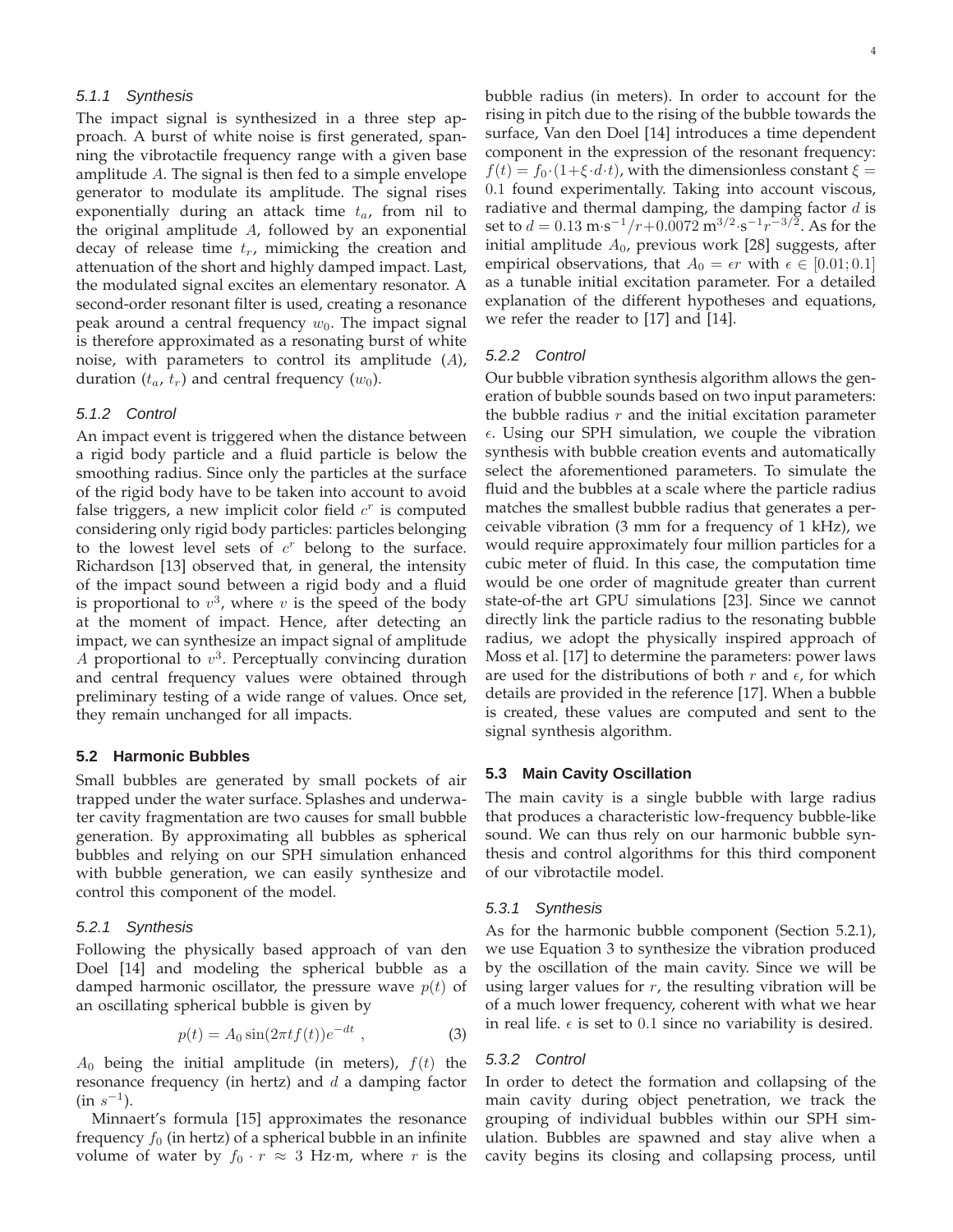

Fig. 2. Interaction examples using different body parts and rendering devices: a foot-water pool scenario using actuated tiles (left), and a hand-water basin scenario using a small vibrator (center) or a 6DoF haptic device (right).

they fill most of the cavity volume, as illustrated in Figure 1 and rendered in Figure 2 (right, bubbles in blue). At this point, there are bubbles within the cavity that are surrounded exclusively by other bubbles. These bubbles are detected when their color field  $c^b$  is above a threshold. If such a particle is detected, there is a potential cavity collapse.

Starting from the detected particle, we perform a search for neighboring bubbles to find the extent of the cavity. Bubble neighbors are added to the set of cavity bubbles, and the process is repeated on the new neighbors until no new neighbor is added. As the search is executed on the GPU, an iterative implementation is required, with one thread per new bubble neighbor. The search is therefore accelerated on the GPU, leveraging the existing neighbor search algorithms and structures of our SPH framework [23], which efficiently find the neighbors of each particle using the GPU. During our experiments, we required less than five search cycles to account for all the bubbles inside a cavity.

The total number  $N_b$  of cavity bubbles is proportional to the volume of the cavity. Since the cavity is modeled as a single large spherical bubble in the signal synthesis algorithm, its radius  $r$  can be deduced from the volume of the cavity. Hence, the number of cavity bubbles is mapped to the radius  $r$  of the spherical cavity, with user-defined minimal  $(r^{min})$  and maximal  $(r^{max})$  values:  $[N_b^{min},N_b^{max}]\rightarrow [r^{min},r^{max}].$ 

# **6 VIBROTACTILE RENDERING**

The vibrotactile model is implemented in PureData, while the SPH fluid and bubble simulation are implemented on GPU [23]. The communication between the SPH simulation and the acoustic model is handled through the Open Sound Control (OSC) protocol. Each time a bubble, cavity or impact event is detected in the fluid simulation, an OSC message is sent to the acoustic model with the corresponding parameters for sound synthesis. The following constant values were used for the synthesis of the initial impacts:  $t_a = 0.001$  s,  $t_r = 0.37$  s and  $w_0 = 420$  Hz.

We designed three scenarios representing three possible interaction conditions. For the graphic rendering, we used a meshless screen-based technique optimized for high frequency rendering, described in previous work [23]. The scenarios were run on a Core 2 Extreme X7900 processor at 2.8 GHz, with 4 GB of RAM and an Nvidia Quadro FX 3600M GPU with 512 MB of memory. PureData synthesizes the output signal at a 44 kHz rate, while the simulation frequency depends mainly on the number of particles being simulated, as specified for the different scenarios. The graphic rendering runs in a different GPU. Some of these scenarios can be seen in the video accompanying this paper.

**Active foot-water interaction (shallow pool).** Our approach is particularly suited for foot-floor interaction, where the floor renders the vibrotactile feedback to the user's feet through appropriate vibrotactile transducers. We used a floor consisting of a square array of thirty-six  $30.5 \times 30.5$  cm rigid vibrating tiles [7], rendering in the 20–750 Hz range. The virtual scene consisted of a virtual pool with a water depth of 20 cm filling the floor. The user's feet were modeled as parallelepiped rigid bodies and tracked through the floor pressure sensors. The user could walk about, splashing water as he stepped on the pool as seen in Figure 2 (left). Performance: 15,000 particles (1% bubbles), simulation update rate of 152 Hz. **Passive foot-water interaction (beach shore).** Using the same hardware setup as the previous scenario, we designed a tidal action scene in which the user stands still and experiences waves washing up on a sandy beach. Performance: 15,000 particles (6% bubbles), simulation update rate of 147 Hz.

**Active hand-water interaction (water basin).** The user can interact with fluids with his hands using a hand-held vibrotactile transducer [9]. In this scenario, a small vibrator was attached to one of the user's hands. The hand was tracked by a motion capture system and modeled in the virtual world as a parallelepiped rigid body. He could feel the water sensations by plunging his hand into a cubic volume of fluid, as seen in Figure 2 (center). Figure 3 shows the vibrotactile signal generated during a plunging movement. Performance: 7,000 particles (6%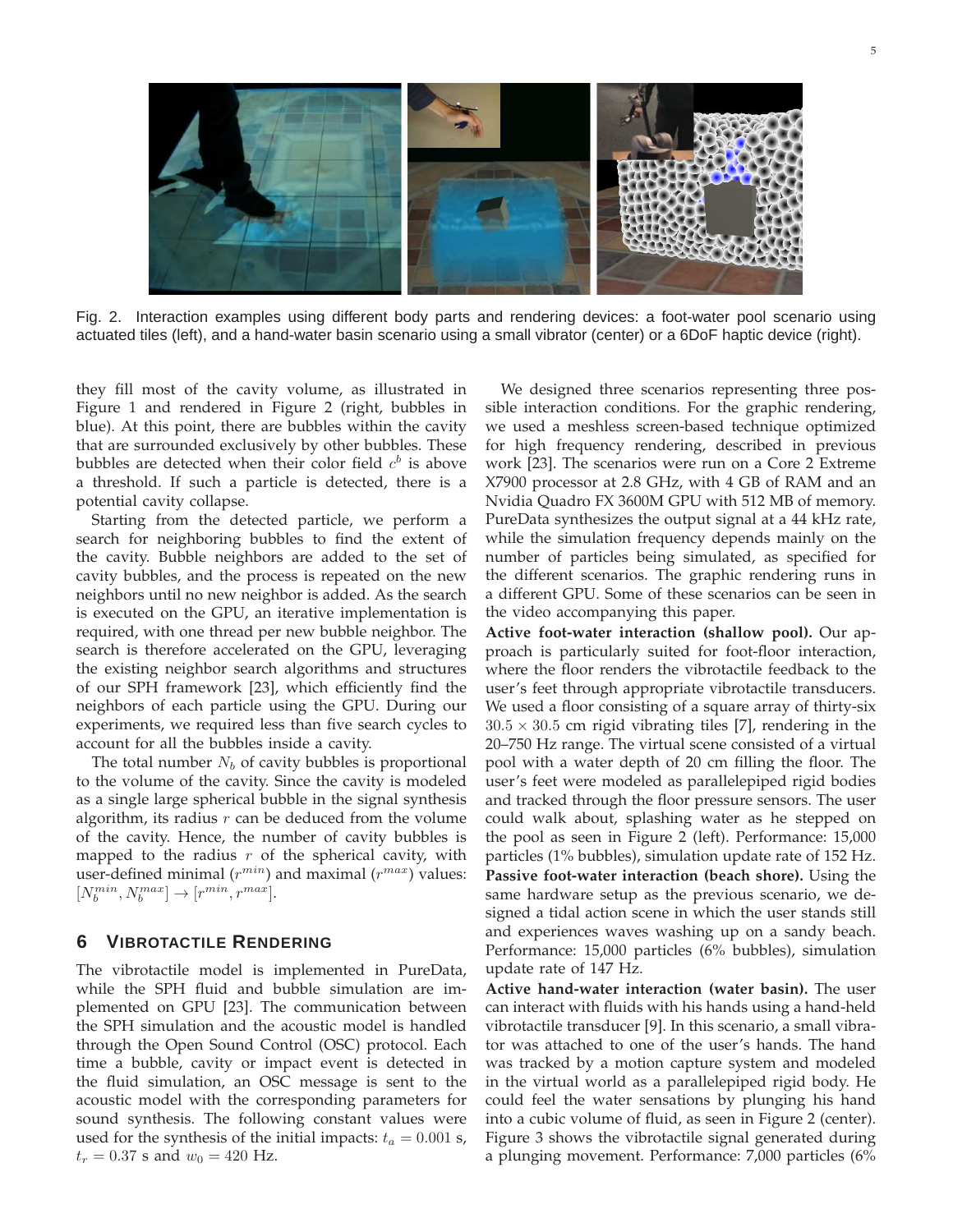

Fig. 3. Vibrotactile signal generated with our model during a plunging movement, with its three distinct components: (1) the initial impact, (2) the small bubble harmonics, and (3) the main cavity oscillation.

bubbles), simulation update rate of 240 Hz.

# **7 EXTENSION TO OTHER MODALITIES**

The model can be combined with existing kinesthetic and auditory feedback techniques to achieve a truly multimodal interaction with fluids, as illustrated in the video accompanying this paper.

Kinesthetic feedback from fluids arising from pressure and viscosity forces can be computed through the Navier-Stokes equations and rendered through a suitable haptic device, such as a multiple degrees-of-freedom force-feedback manipulator. The approach using the same SPH fluid and rigid body simulation model [23] is illustrated in Figure 2 (right), which shows a pool of fluid with a rigid body coupled to a Virtuose 6DoF forcefeedback device from Haption.

Since our vibrotactile model is built from sound generation mechanisms, we are able to produce acoustic feedback using the same model, by displaying the signal through a speaker and in the 12 Hz–20 kHz range. Since the sound synthesis is coupled to a physically based fluid simulator, it enables richer interactions than previous real-time ones, where ad-hoc models (for the filling of a glass) [16] or shallow-water equations [17] were used.

# **8 USER FEEDBACK**

The novelty of the interaction scenarios, for example, users walking on a volume of fluid and experiencing vibrotactile stimuli, motivated us to design the scenario of a pilot study to assess the perceived interaction qualitatively. The objective of the pilot study was to answer the following questions:

- 1) Can users recognize that they are stepping onto a simulation of water, despite the contradictory perceptual cues provided by the rigid floor surface?
- 2) Does the addition of vibrotactile or acoustic rendering improve the realism of the interaction compared to visual feedback alone?
- 3) How compelling is the overall experience?

## **8.1 Scenario and Results**

The scenario required subjects to walk on the *virtual* shallow pool of fluid described in Section 6 and perform both a material identification and a subjective evaluation. On the initial presentation, only vibrotactile feedback was provided, with no graphics or audio. Subjects were instructed to walk freely and were observed to explore most of the surface. They were then asked to identify the simulated material on which they were stepping. The question was open: no material suggestions were given, and particular attention was paid to avoid providing any verbal cues to the participants. Since the equipment used generates auditory output in conjunction with vibrotactile feedback, we masked the audio by supplying sufficiently loud pink noise through four speakers surrounding the floor and headphones worn by the users. The users were then presented three different feedback conditions: visual feedback alone (V), visual + audio feedback (V+A) and visual + vibrotactile feedback (V+Vi), counterbalanced across participants and with three repetitions (nine trials per participant). The V+A+Vi condition could not be tested due to the strong residual sound emitted by the tiles when rendering the vibrotactile signal, and to the limited audio bandwidth of the tiles. For each of the three feedback conditions, the users were asked to walk on the actuated floor for 20 seconds and complete a questionnaire, rating each condition on a seven-point Likert scale in terms of *believability* and *engagement* of the interaction.

Feedback was gathered from eight users, all naïve to the purpose of the simulation. We applied a Friedman test statistical analysis to the different conditions, with boxplots of the results shown in Figure 4. The posthoc analysis was performed using Wilcoxon tests. The reported p-values are adjusted for multiple comparisons and are statistically different at the 5% level ( $p = 0.05$ ). The Friedman test on the *believability* question did not reveal any significant effect of condition ( $\chi^2 = 2.27$ , pvalue= 0.06). The Friedman test on the *engagement* question revealed a significant effect of condition ( $\chi^2 = 2.40$ , p-value= 0.04). The post-hoc analysis indicated that the V+Vi condition received significantly higher scores (pvalue=  $0.04$ , r= $0.3311075$ ) than the V condition.

#### **8.2 Discussion**

The responses to our material identification question, with the presentation of only vibrotactile feedback, were highly encouraging. Six out of the eight subjects stated that they were interacting directly or indirectly with water. This user feedback suggests that our vibrotactile model, based on bubble vibrations, can efficiently convey the sensation of interacting with a fluid volume.

Further insights are available from these responses. Of the six correct answers, two directly identified water, and the remaining four answered that they were walking on "plastic bottles with water inside", "a floor with wet shoes", "a water bed", and "a plank on top of water". In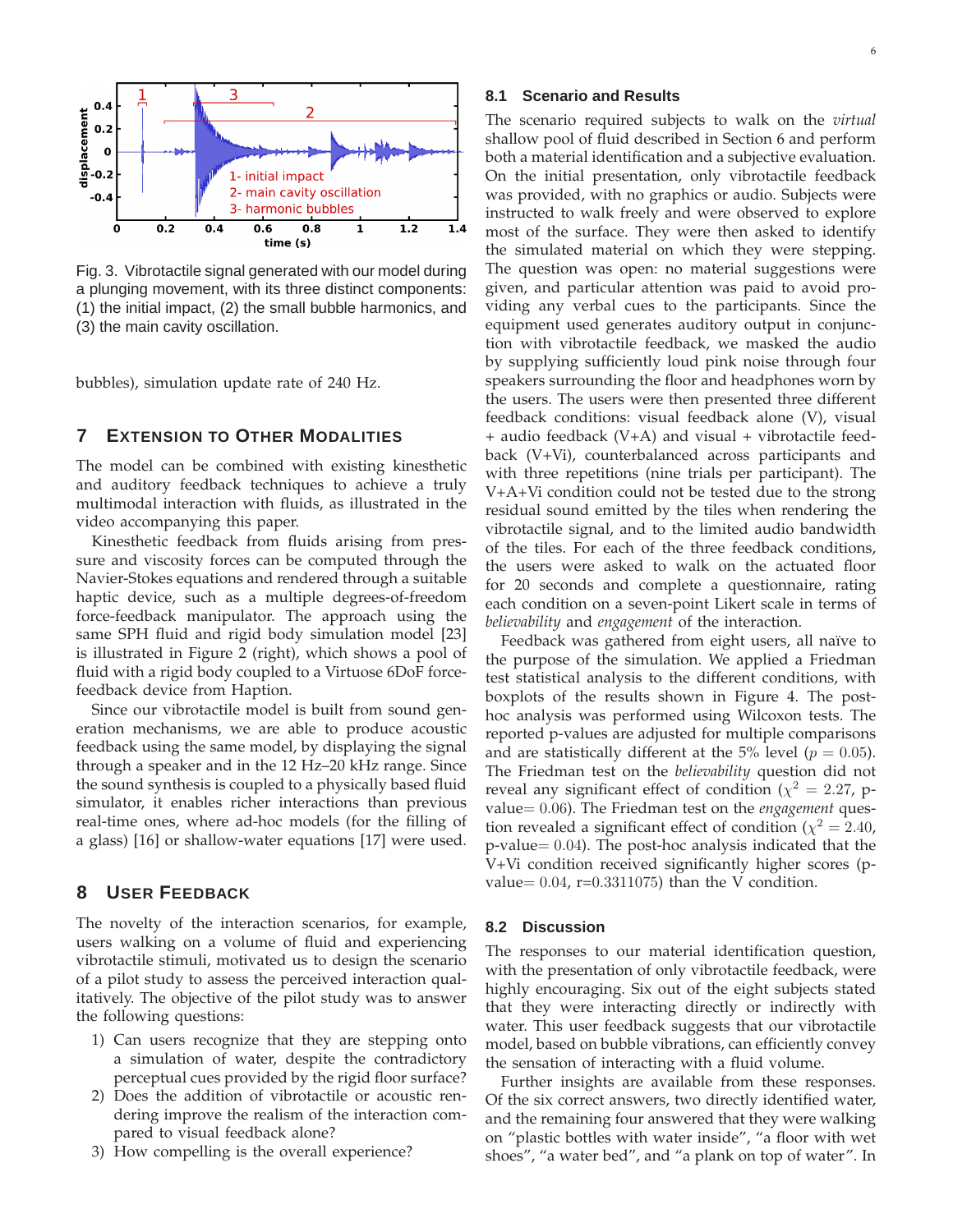

Fig. 4. Boxplots comparing the grades of the three conditions for believability and engagement criteria. Each boxplot is delimited by the 25% and 75% quartiles of the distribution of the effect over the individuals. The median is also represented for each effect.

other words, most of the subjects who associated their experience with water felt that they were interacting with water through a solid material. We believe the lack of kinesthetic feedback of a sinking foot induced the perception of an intermediate rigid material between the foot and the water. These rigid cues might also have been the reason for the incorrect answers from the two remaining subjects, who replied "wood" and "metal". We suggest two possible mechanisms for overcoming this sensory conflict: one involving shoes with vibrating soles to provide the vibrotactile rendering, so that stimuli can be presented prior to contact with the real floor; and a second, employing a vibromechanical actuator, as used in earlier prototypes [7], to deliver the necessary kinesthetic cues associated with foot-fluid interaction.

As expected, the subjective feedback provided by the users confirmed that the use of vibrotactile feedback improved the interaction experience compared to having only visual rendering. More importantly, the results also suggest that the addition of vibrotactile feedback is more valuable for solid-fluid interaction than visual rendering alone in terms of the engagement of the experience; it also improved believability, although based on our limited subject pool, the result was not significant. These results show that, despite the lack of kinesthetic feedback to compensate for the conflicting sensory cues provided by the contact of the foot with a rigid tiled floor surface, the effect was perceptually compelling.

## **9 CONCLUSION**

In this paper, we introduced the use of vibrotactile feedback as a rendering modality for solid-fluid interaction. We proposed a novel vibrotactile model based on prior fluid sound rendering knowledge, leveraging the fact that acoustic and vibrotactile phenomena share a common physical source. The model is divided into three components: an initial impact with the fluid surface, a cavity oscillation created when the body enters the fluid, and a set of small bubble harmonics. We illustrated this approach with several fluid interaction scenarios, where users felt the fluid through vibrotactile transducers. User

feedback regarding material identification solely based on vibrotactile cues suggested that the model effectively conveys the sensation of interacting with fluids, while highlighting the need for consistent kinesthetic cues.

Future work will focus on using our model with other vibrotactile devices, such as actuated shoes and gloves, as well as providing a more distributed rendering of the signals by leveraging this new hardware. We would also like to evaluate the user perception of their interaction with fluid in different application scenarios.

## **REFERENCES**

- [1] A. M. Okamura, J. T. Dennerlein, and R. D. Howe, "Vibration feedback models for virtual environments," in *IEEE International Conference on Robotics and Automation*, pp. 674–679, 1998.
- [2] A. M. Okamura, M. R. Cutkosky, and J. T. Dennerlein, "Realitybased models for vibration feedback in virtual environments," *IEEE/ASME Transactions on Mechatronics*, vol. 6, no. 3, pp. 245– 252, 2001.
- [3] K. J. Kuchenbecker, J. Fiene, and G. Niemeyer, "Improving contact realism through event-based haptic feedback," *IEEE Transactions on Visualization and Computer Graphics*, vol. 12, no. 2, pp. 219–230, 2006.
- [4] J. Romano and K. Kuchenbecker, "Creating realistic virtual textures from contact acceleration data," *IEEE Transactions on Haptics*, to appear.
- [5] R. Nordahl, A. Berrezag, S. Dimitrov, L. Turchet, V. Hayward, and S. Serafin, "Preliminary Experiment Combining Virtual Reality Haptic Shoes and Audio Synthesis," in *Haptics: Generating and Perceiving Tangible Sensations*, 2010, pp. 123–129.
- [6] Y. Visell, J. Cooperstock, B. Giordano, K. Franinovic, A. Law, S. McAdams, K. Jathal, and F. Fontana, "A vibrotactile device for display of virtual ground materials in walking," in *Haptics: Perception, Devices and Scenarios*, pp. 420–426, 2008.
- [7] Y. Visell, J. Cooperstock, and K. Franinovic, "The EcoTile: an architectural platform for Audio-Haptic simulation in walking," in *Enactive Interfaces Proc.*, 2007.
- [8] S. Papetti, F. Fontana, M. Civolani, A. Berrezag, and V. Hayward, "Audio-tactile Display of Ground Properties Using Interactive Shoes," in *Haptic and Audio Interaction Design*, pp. 117–128, 2010.
- [9] H. Yao and V. Hayward, "Design and analysis of a recoil-type vibrotactile transducer," *The Journal of the Acoustical Society of America*, vol. 128, no. 2, p. 619, 2010.
- [10] Y. Visell, A. Law, J. Ip, S. Smith, and J. Cooperstock, "Interaction capture in immersive virtual environments via an intelligent floor surface," in *IEEE Virtual Reality Proc.*, pp. 313–314, 2010.
- [11] Pedrosa, R. and MacLean, K. E., "Perception of Sound Renderings via Vibrotactile Feedback." of IEEE WorldHaptics '11, Istanbul, Turkey, pp. 361-366, June 2011.
- [12] M. Rath, F. Avanzini, N. Bernardini, G. Borin, F. Fontana, L. Ottaviani, and D. Rocchesso, "An introductory catalog of computersynthesized contact sounds, in real-time," in *Colloquium on Musical Informatics Proc.*, pp. 103–108, 2003.
- [13] E. G. Richardson, "The sounds of impact of a solid on a liquid surface," *Proceedings of the Physical Society. Section B*, vol. 68, no. 8, pp. 541–547, 1955.
- [14] K. v. d. Doel, "Physically based models for liquid sounds," *ACM Trans. Appl. Percept.*, vol. 2, no. 4, pp. 534–546, 2005.
- [15] M. Minnaert, "On musical air-bubbles and the sounds of running water," *Philosophical Magazine Series 7*, vol. 16, no. 104, pp. 235 – 248, 1933.
- [16] C. Drioli and D. Rocchesso, "Acoustic rendering of particlebased simulation of liquids in motion," *Journal on Multimodal User Interfaces*, pp. 1–9, 2011.
- [17] W. Moss, H. Yeh, J. Hong, M. C. Lin, and D. Manocha, "Sounding liquids: Automatic sound synthesis from fluid simulation," *ACM Trans. Graph.*, vol. 29, no. 3, pp. 1–13, 2010.
- [18] J. J. Monaghan, "Smoothed particle hydrodynamics," Annual Re*view of Astronomy and Astrophysics*, vol. 30, no. 1, pp. 543–574, 1992.